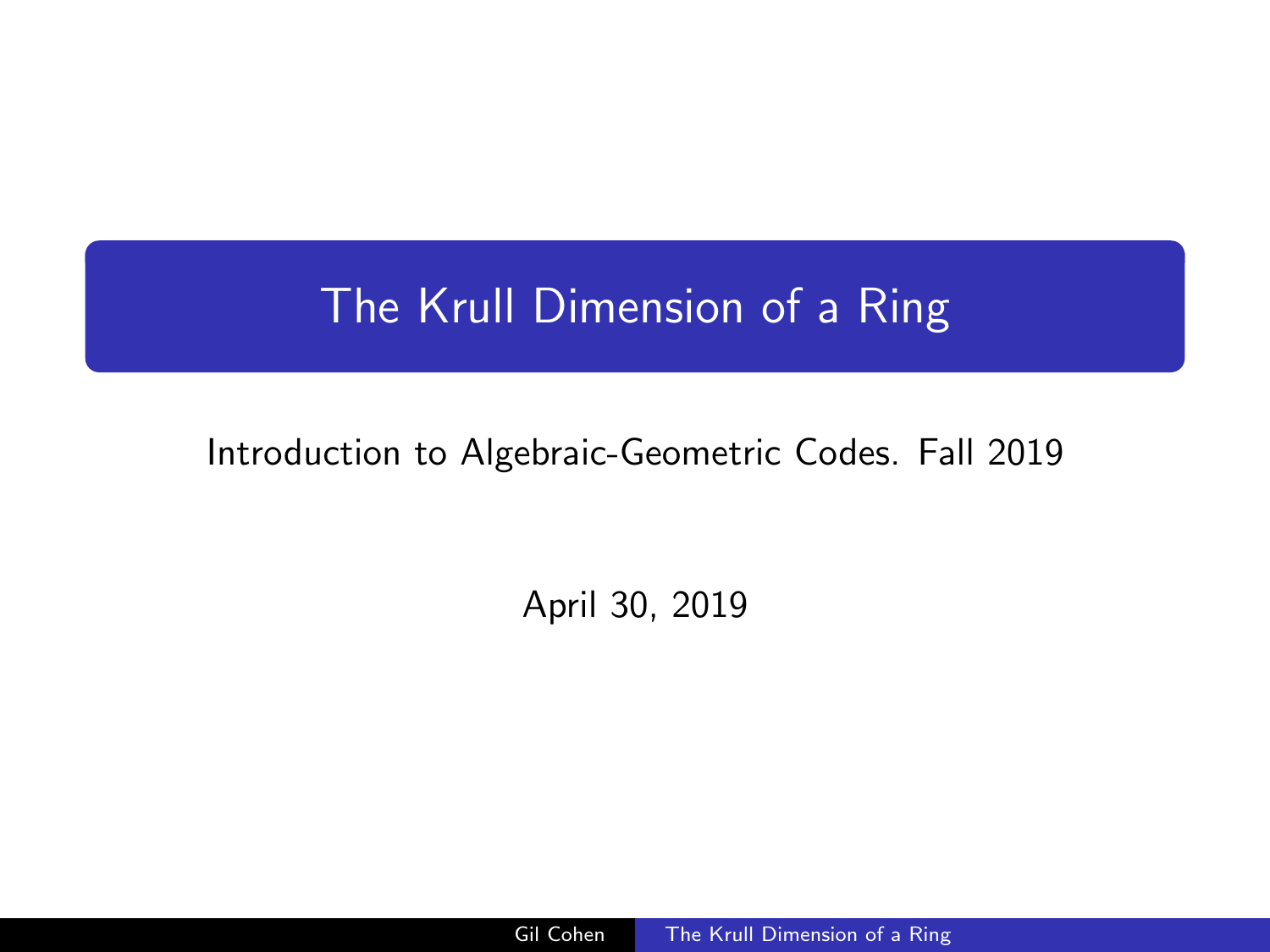# Definition

Let  $A$  be a ring. The set of all prime ideals in  $A$  is denoted by Spec(A).

# Remark

$$
\bullet \ \langle 1 \rangle = A \notin \text{Spec}(A).
$$

• 
$$
\langle 0 \rangle \in \text{Spec}(A) \iff A
$$
 is a domain.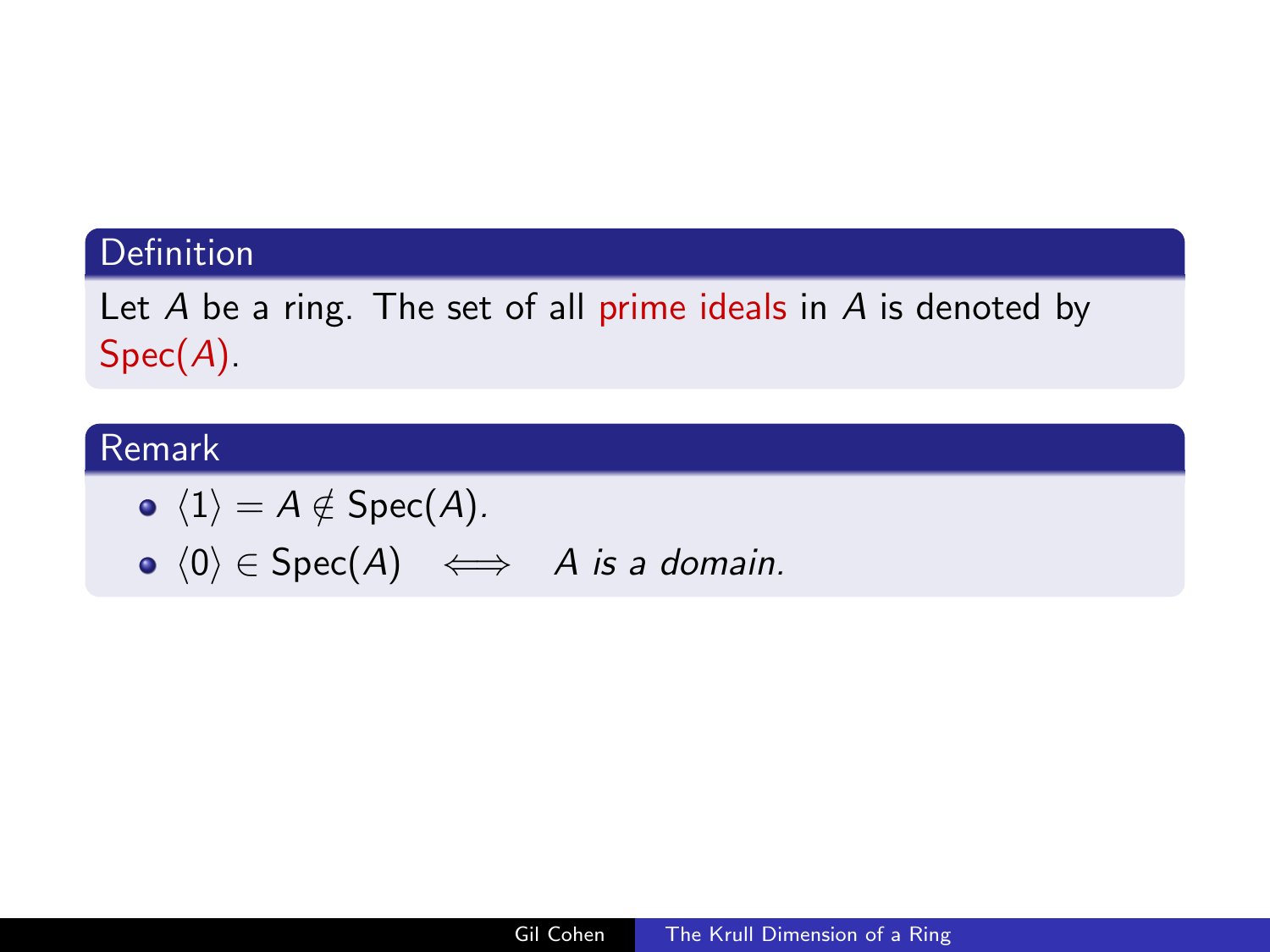## **Definition**

Let A be a ring. A sequence  $P_n \subset \cdots \subset P_1 \subset P_0$  of distinct prime ideals in  $\overline{A}$  is called a chain of prime ideals of length  $n$ .

### Definition

Let A be a ring and  $P \in \text{Spec}(A)$ . The height of P, denoted by  $ht(P)$  is the supremum of lengths of chains of prime ideals in A ending with  $P_0 = P$ .

## **Definition**

Let A be a ring. The Krull dimension of A is defined by

$$
\dim(A) = \sup\{\text{ht}(P) \mid P \in \text{Spec}(A)\}.
$$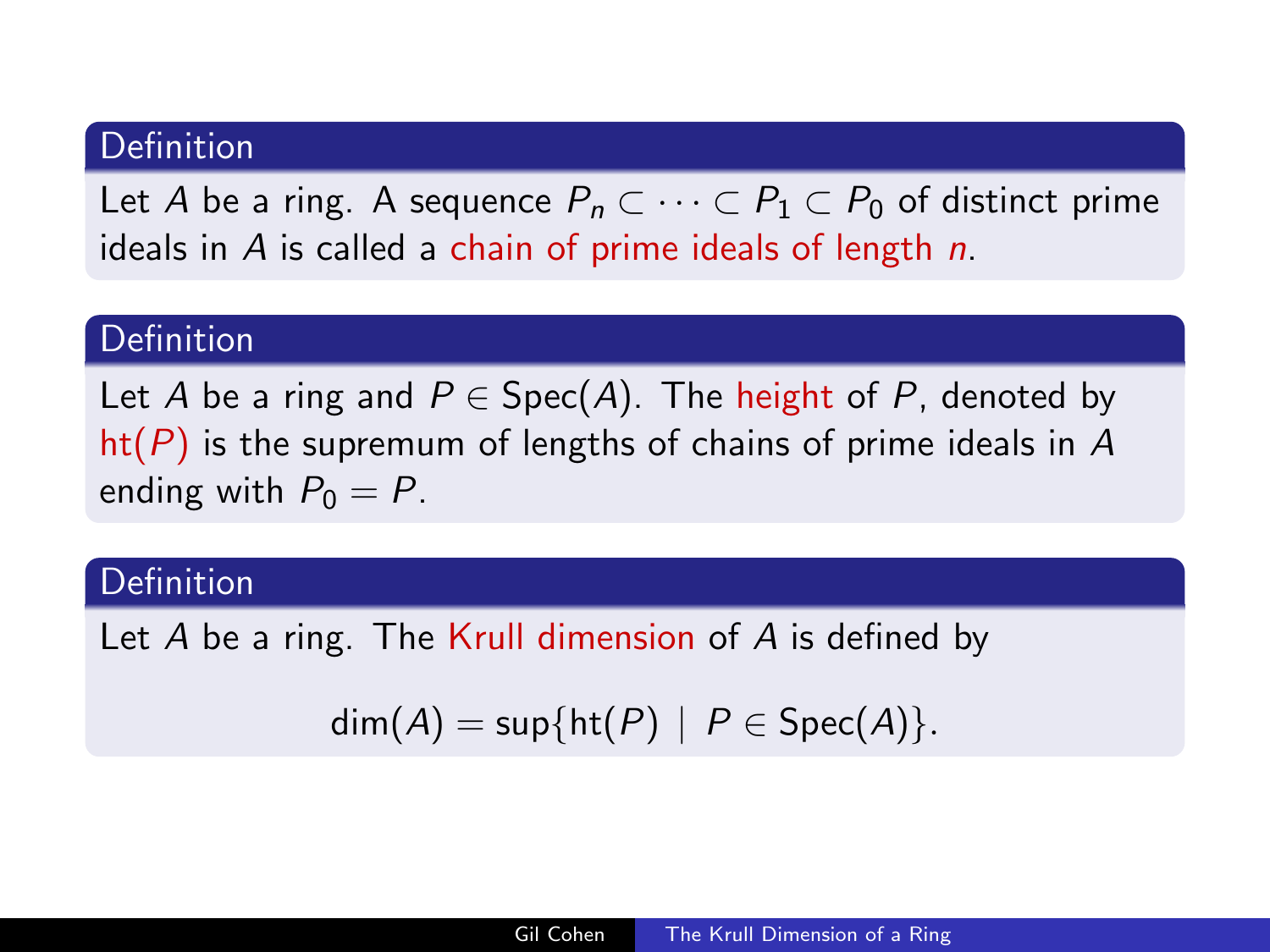#### Example

- Any field has dimension 0. Indeed,  $Spec(field) = \{\langle 0 \rangle\}.$
- A domain of dimension 0 is a field.
- Let k be a field.  $k[x]/\langle x^2 \rangle$  is a non-domain with dimension 0.
- dim( $\mathbb{Z}$ ) = 1. For  $\geq$  1 consider  $\langle 0 \rangle \subset \langle 2 \rangle$ .
- Let k be a field. Then,  $dim(k[x]) = 1$ . For  $\geq 1$  consider  $\langle 0 \rangle \subset \langle x \rangle$ .
- More generally, one can prove that  $dim(k[x_1, \ldots, x_n]) = n$ .
- We will now prove that a PID which is not a field has dimension 1.
- dim( $\mathbb{Z}[x]$ ) = 2. The  $\geq$  follows by  $\langle 0 \rangle \subset \langle 2 \rangle \subset \langle 2, x \rangle$ .

# Remark

Let A be a domain. Then,  $dim(A) = 1 \iff$  every nonzero prime ideal is maximal + Spec(A)  $\neq \{\langle 0 \rangle\}.$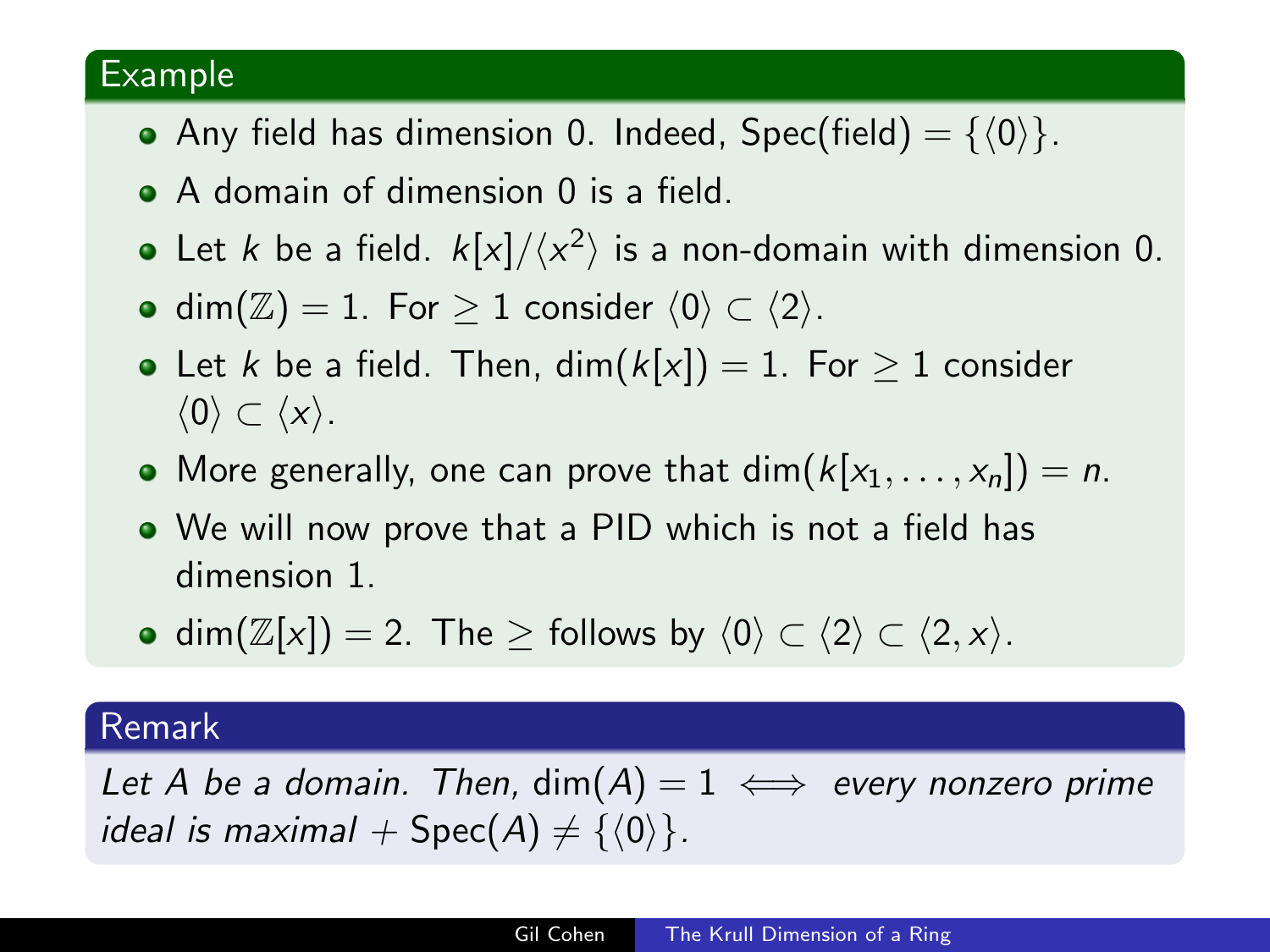Every PID that is not a field has dimension 1.

The proof readily follows by the following claim that is left as an exercise.

## Claim

Let A be a domain,  $P = \langle p \rangle$ ,  $Q = \langle q \rangle$  be two distinct, nontrivial, prime ideals. Then,  $P \not\subset Q$ .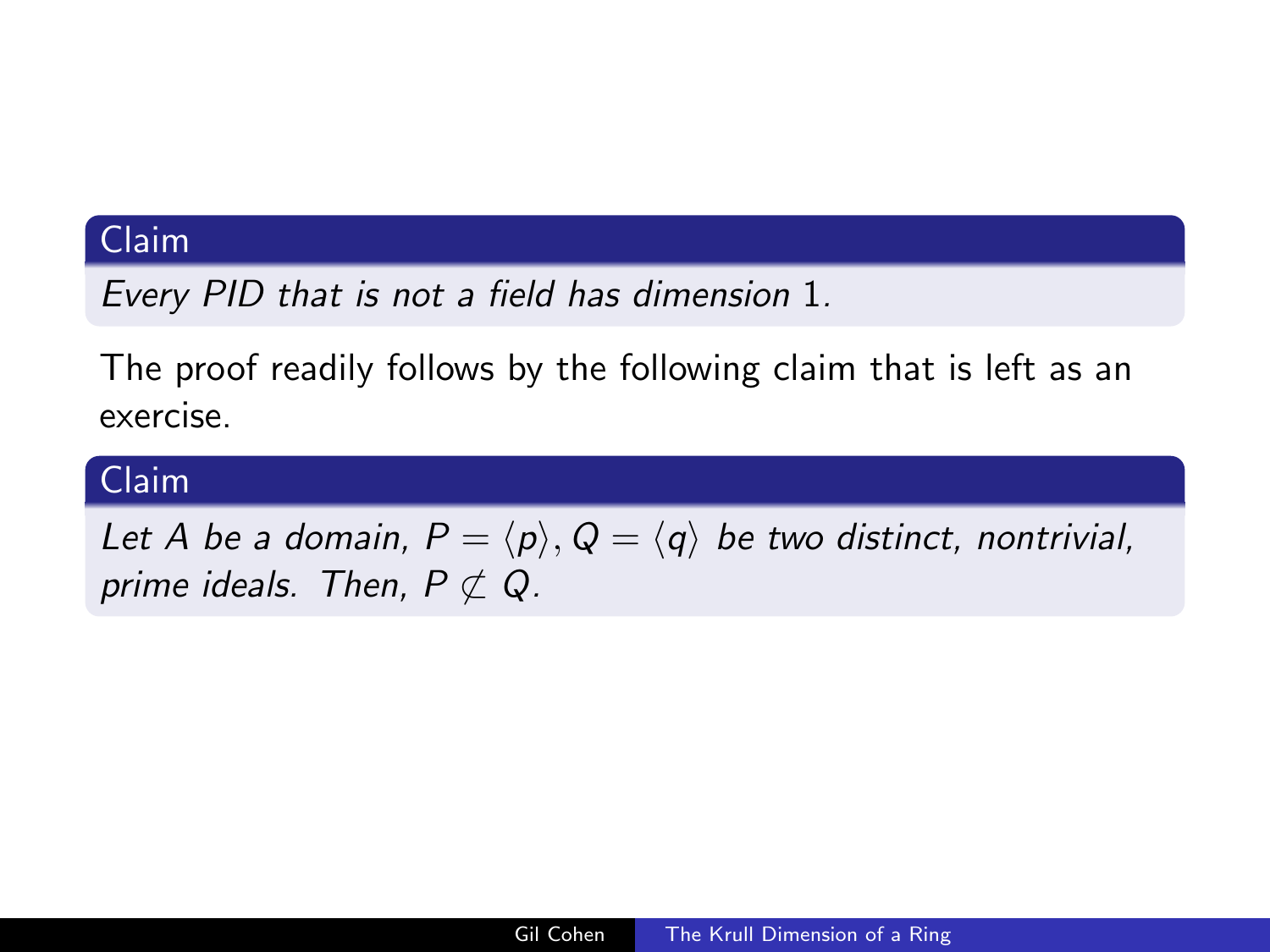Two neat propositions that we will not need but good to know.

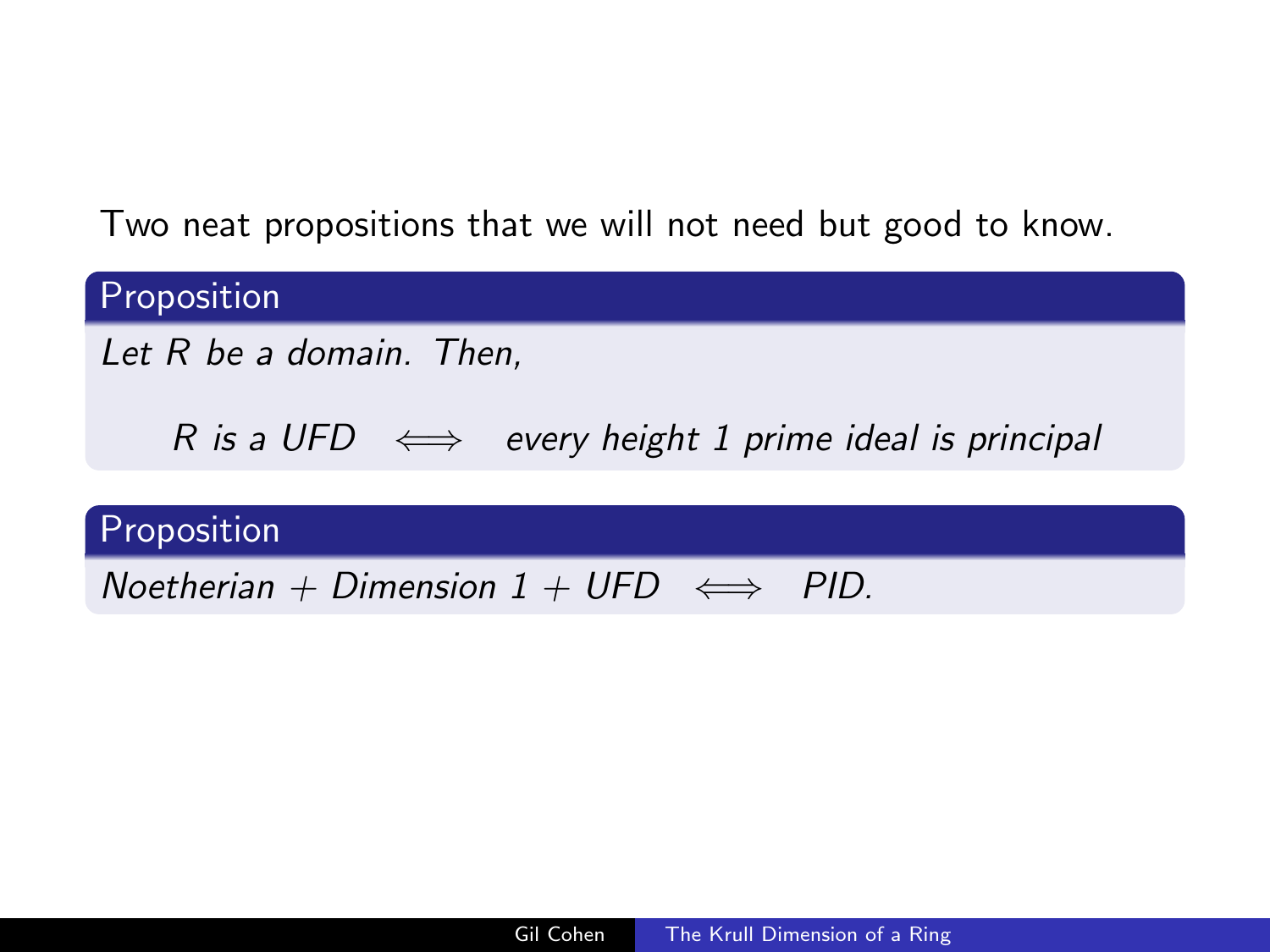# Proposition (Main result of this unit)

Let  $B/A$  be an integral extension. Assume B is a domain. Then,

$$
\dim(A) = 1 \implies \dim(B) = 1.
$$

This type of result holds for higher dimensions. For instance (without a proof):

#### Theorem

Let  $B/A$  be an integral extension. Assume A, B are noetherian domains. Then,  $dim(B) = dim(A)$ .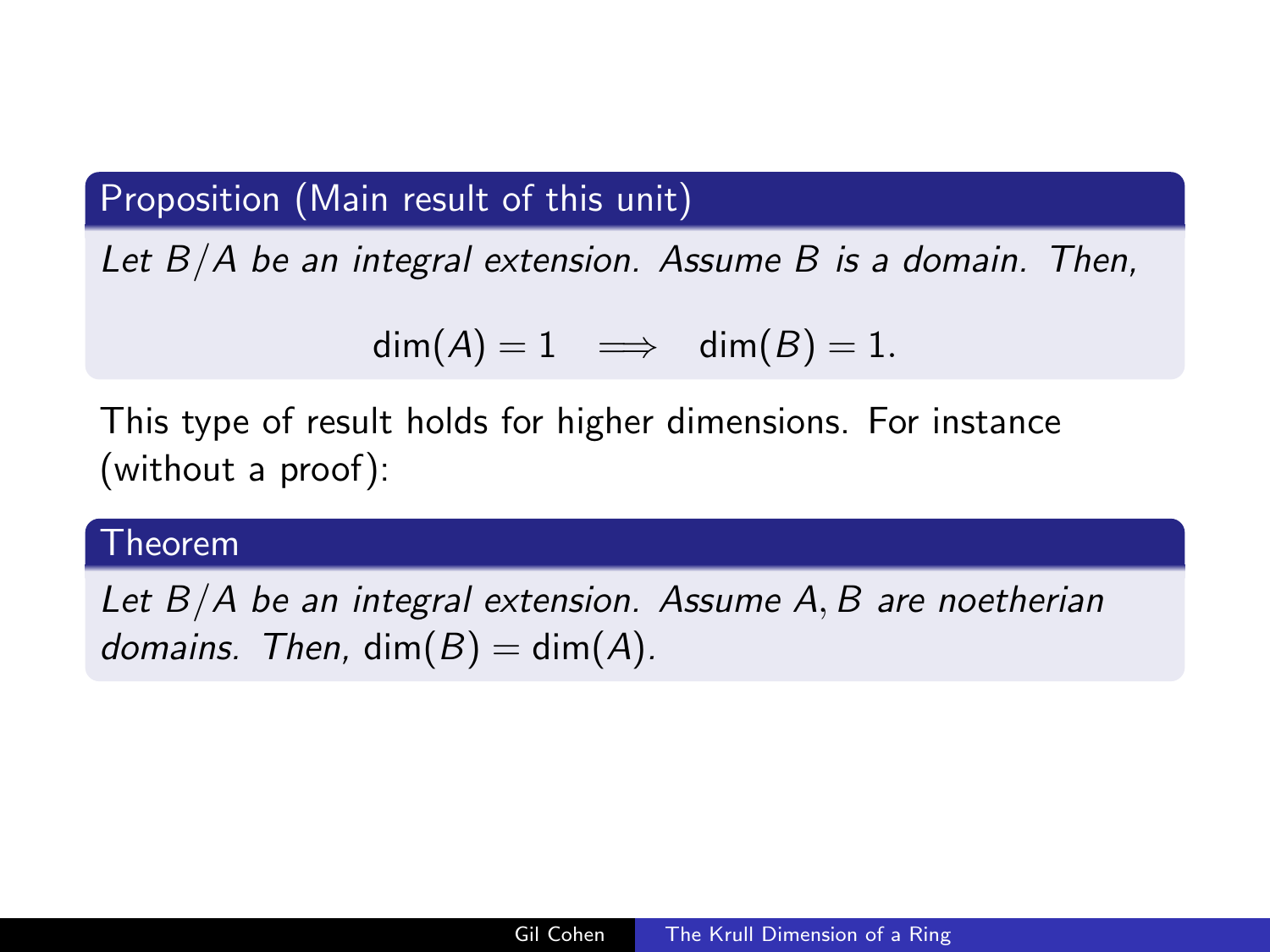Let  $B/A$  be a ring extension. Assume B is a domain. Let  $P_B \in \text{Spec}(B)$ . Define  $P_A = P_B \cap A$ . Then,  $P_A \in \text{Spec}(A)$ .

#### Proof.

Observe that  $A/P_A \hookrightarrow B/P_B$  via  $a + P_A \mapsto a + P_B$ . Thus,  $A/P_A$  is a domain and so  $P_A \in \text{Spec}(A)$ .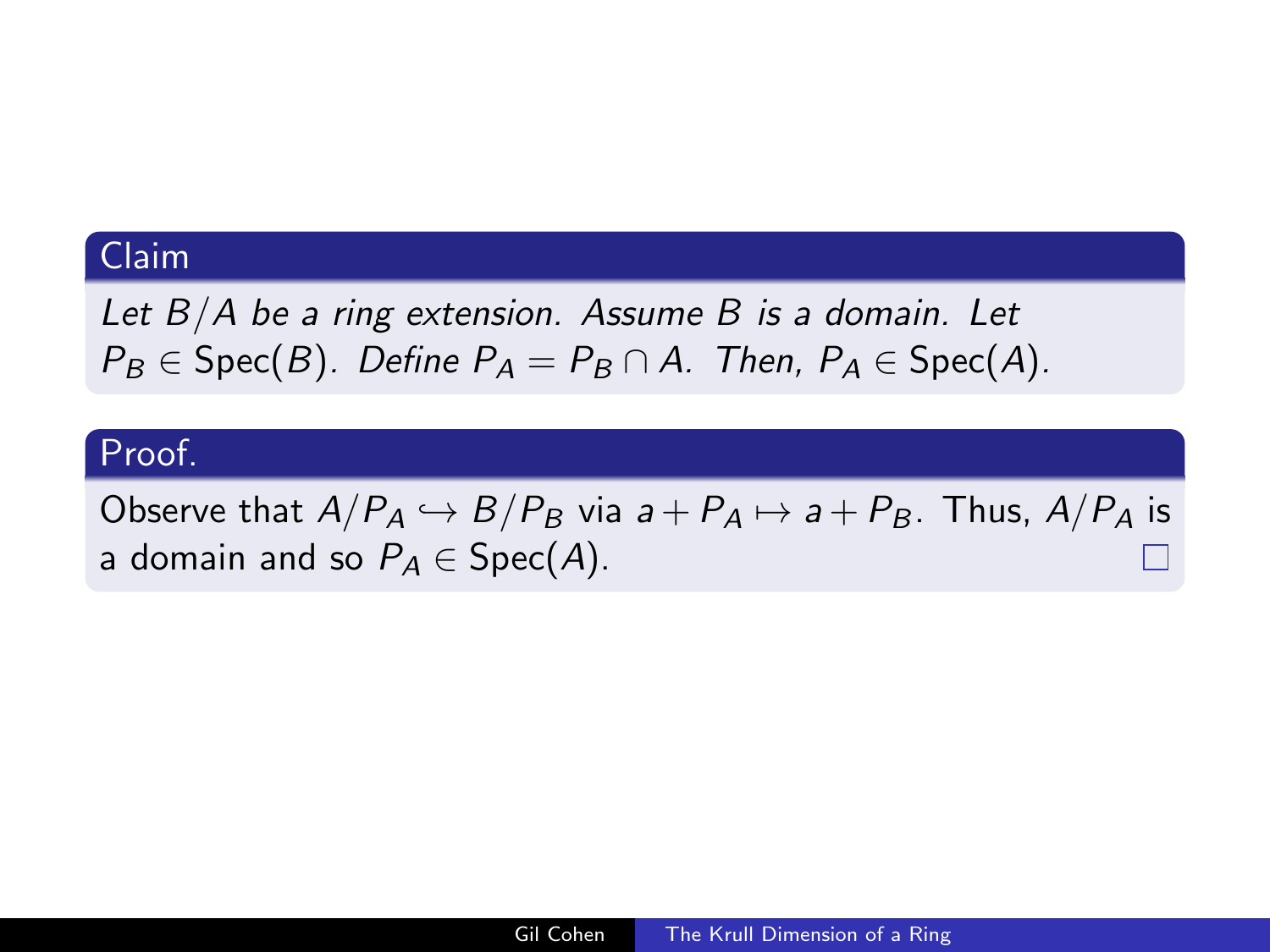Let  $B/A$  be an integral extension. Assume  $B$  is a domain. Let  $P_B \in \text{Spec}(B) \setminus \{ \langle 0 \rangle \}.$  Then,  $P_A = P_B \cap A \in \text{Spec}(A) \setminus \{ \langle 0 \rangle \}.$ 

#### Proof.

Take  $0 \neq \alpha \in P_B$ . As  $\alpha$  integral over A,

$$
\alpha^n + a_{n-1}\alpha^{n-1} + \cdots + a_1\alpha + a_0 = 0,
$$

where  $a_i \in A$ . Since B is a domain, we may assume  $a_0 \neq 0$ . We see that  $a_0 \in P_A$ .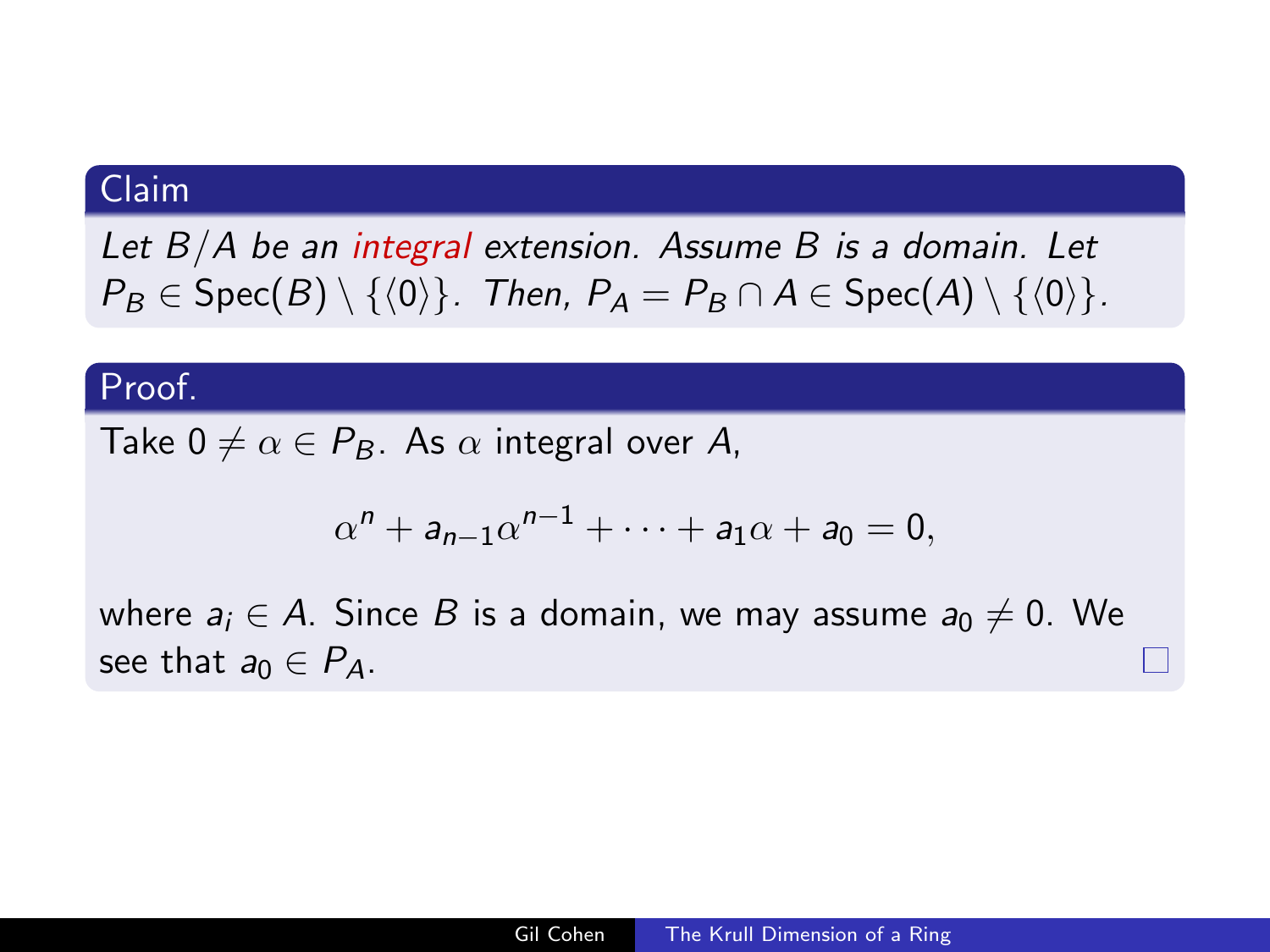#### **Corollary**

Let  $B/A$  be an integral extension. Assume B is a domain and that  $\dim(A) = 1$ . Let  $\langle 0 \rangle \neq P_B \in \text{Spec}(B)$  and define  $P_A = P_B \cap A$ . Then,  $P_A \in Max(A)$ .

#### Proof.

We proved that  $P_A \in \text{Spec}(A) \setminus \{ \langle 0 \rangle \}.$  So, ht $(P_A) \geq 1$ . But  $\dim(A) = 1$  and so  $\text{ht}(P_A) = 1$ . Hence,  $P_A \in \text{Max}(A)$ .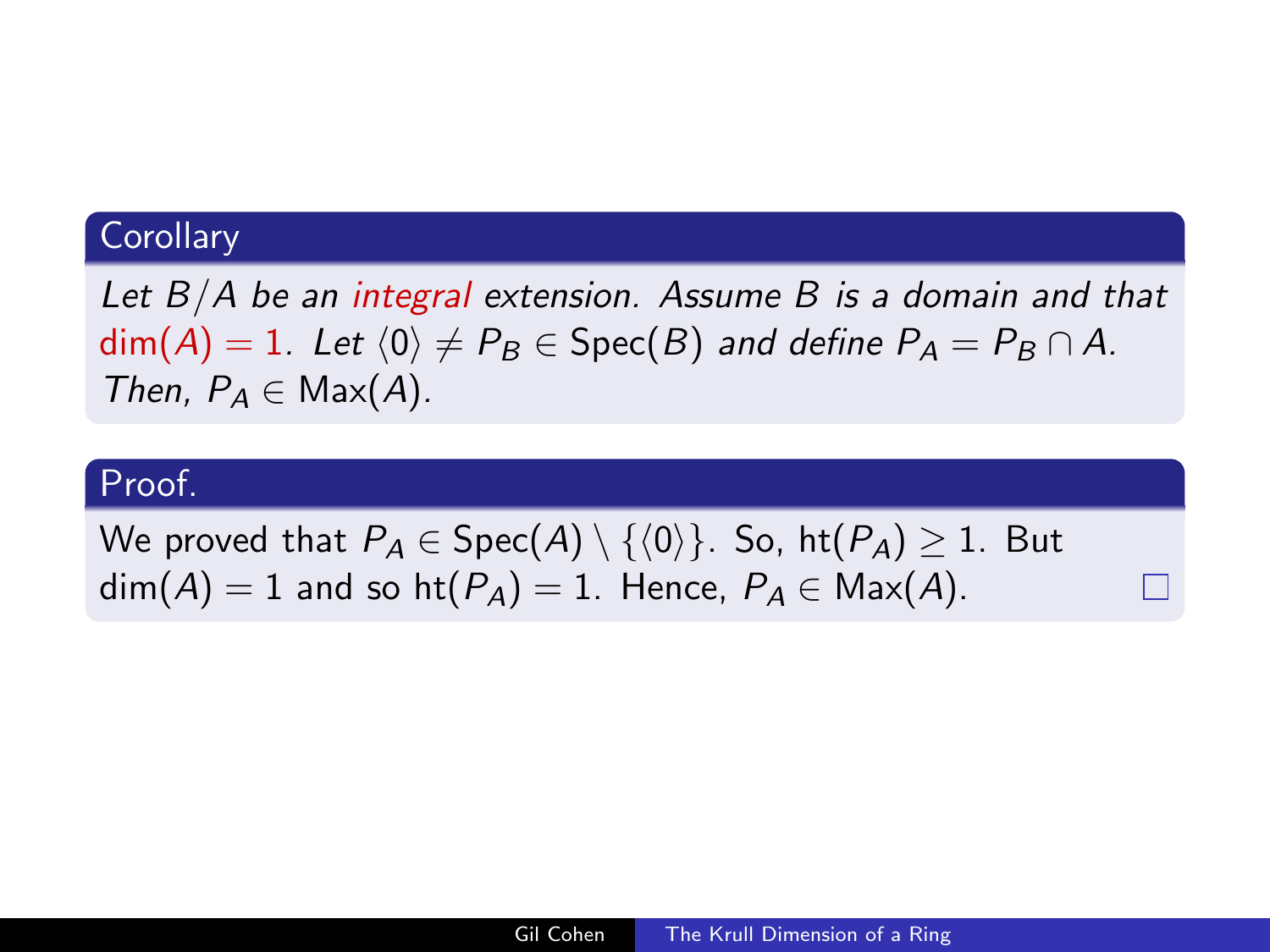Let  $B/A$  be an integral extension. Assume B is a domain and that  $\dim(A) = 1$ . Let  $\langle 0 \rangle \neq P_B \in \text{Spec}(B)$  and define  $P_A = P_B \cap A$ . Then,  $P_B \in Max(B)$ .

## Proof.

Observe that  $B/P_B$  is a domain that contains an isomorphic copy of the field  $A/P_A$  via  $a + P_A \mapsto a + P_B$ . Take  $\beta + P_B \in B/P_B$ with  $\beta \in B \setminus P_B$ . Then,  $\exists a_i \in A$  s.t. in B

$$
\beta^n + a_{n-1}\beta^{n-1} + \cdots + a_0 = 0
$$

Thus, in  $B/P_B$ ,

$$
(\beta + P_B)^n + (a_{n-1} + P_B)(\beta + P_B)^{n-1} + \cdots + (a_0 + P_B) = 0.
$$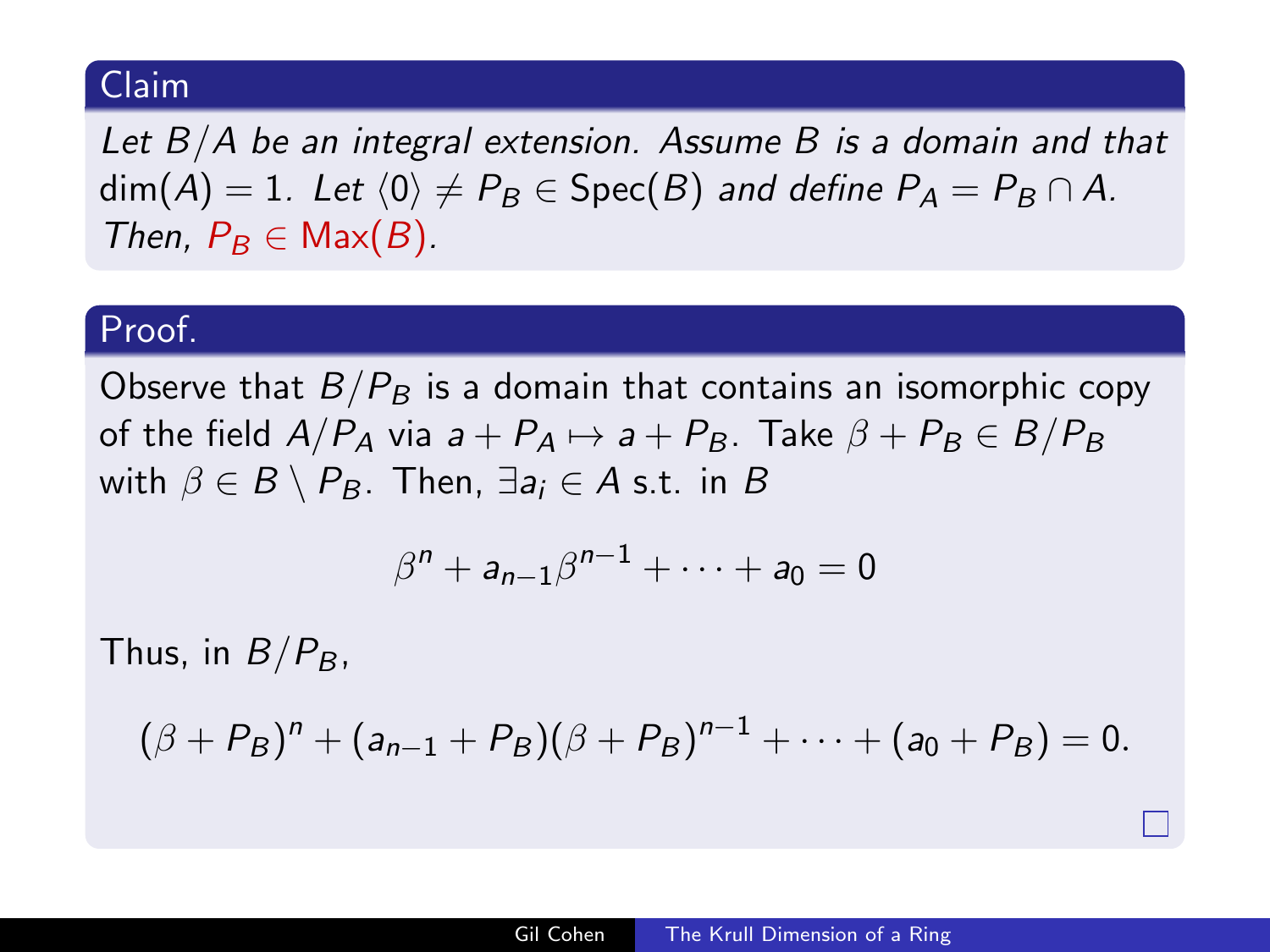# Proof.

$$
(\beta + P_B)^n + (a_{n-1} + P_B)(\beta + P_B)^{n-1} + \cdots + (a_0 + P_B) = 0.
$$

Using that  $B/P_B$  is a domain, we may assume  $a_0 + P_B \neq 0$ . Thus,

$$
(\beta + P_B) \cdot (\gamma + P_B) = a_0 + P_B.
$$

Since  $A/P_A$  is a field,  $a_0 + P_B$  is a unit of  $B/P_B$  and so  $\beta + P_B$  is invertible in  $B/P_B$ . Ш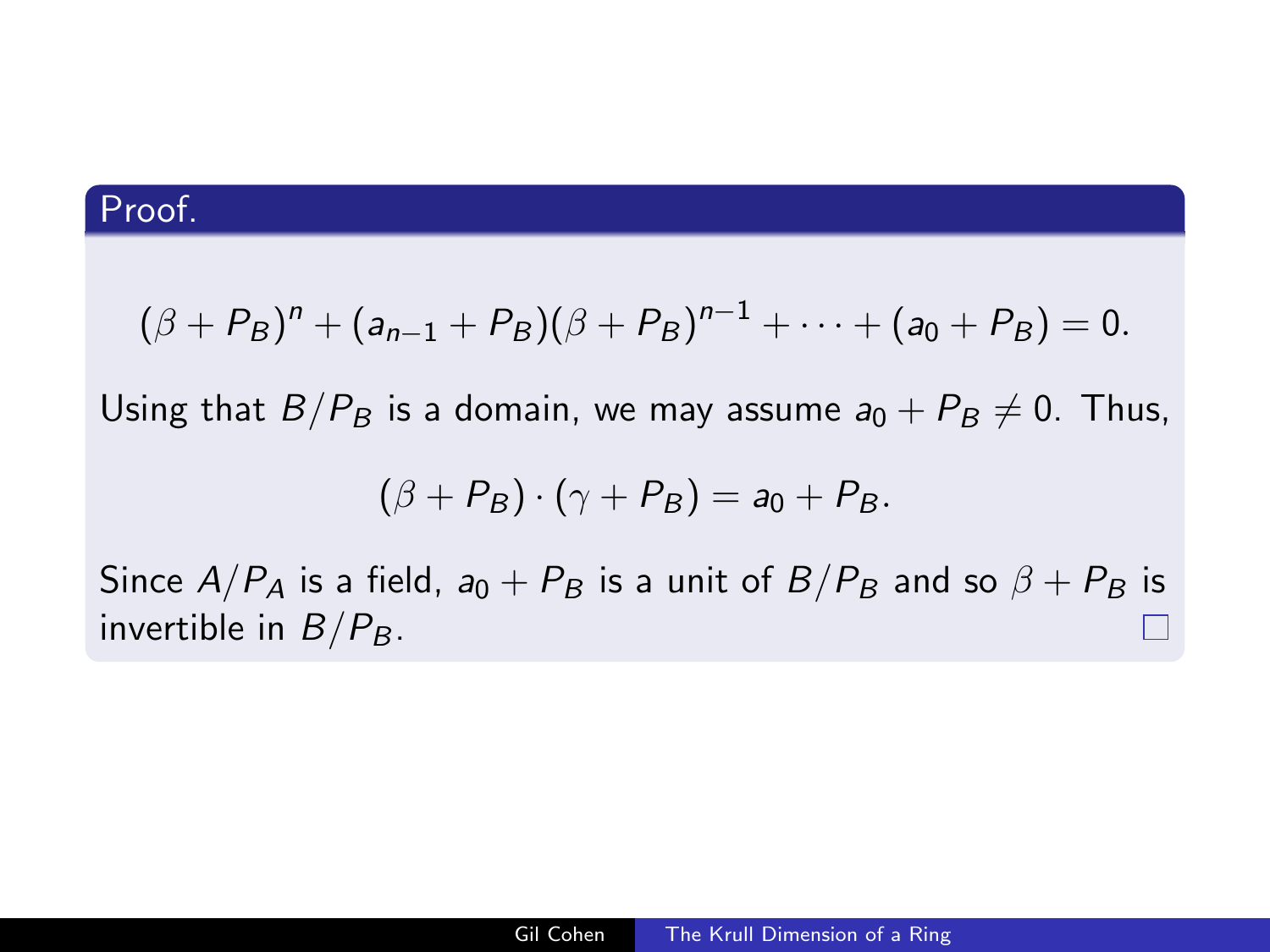Recall the proposition we were set to prove.

# Proposition

Let  $B/A$  be an integral extension. Assume  $B$  is a domain. Then,

$$
\dim(A) = 1 \implies \dim(B) = 1.
$$

# Proof.

We need to show that every  $\langle 0 \rangle \neq P_B \in \text{Spec}(B)$  is maximal, which is exactly what we proved.